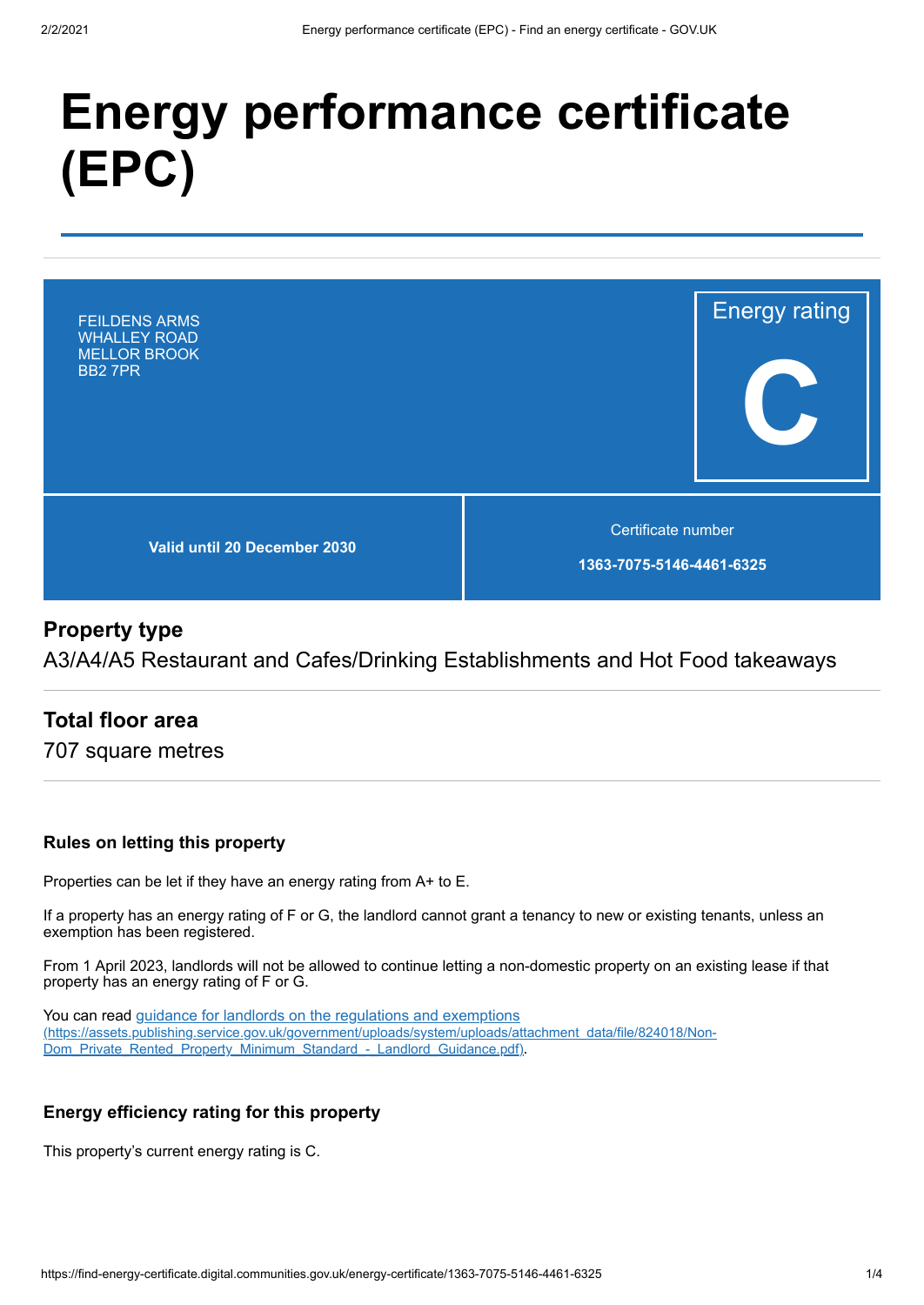

Properties are given a rating from A+ (most efficient) to G (least efficient).

Properties are also given a score. The larger the number, the more carbon dioxide (CO2) your property is likely to emit.

#### **How this property compares to others**

Properties similar to this one could have ratings:

#### **If newly built**

### **If typical of the existing stock**

**Breakdown of this property's energy performance**

**Main heating fuel** Natural Gas

#### **Building environment**

Heating and Natural Ventilation



33 | B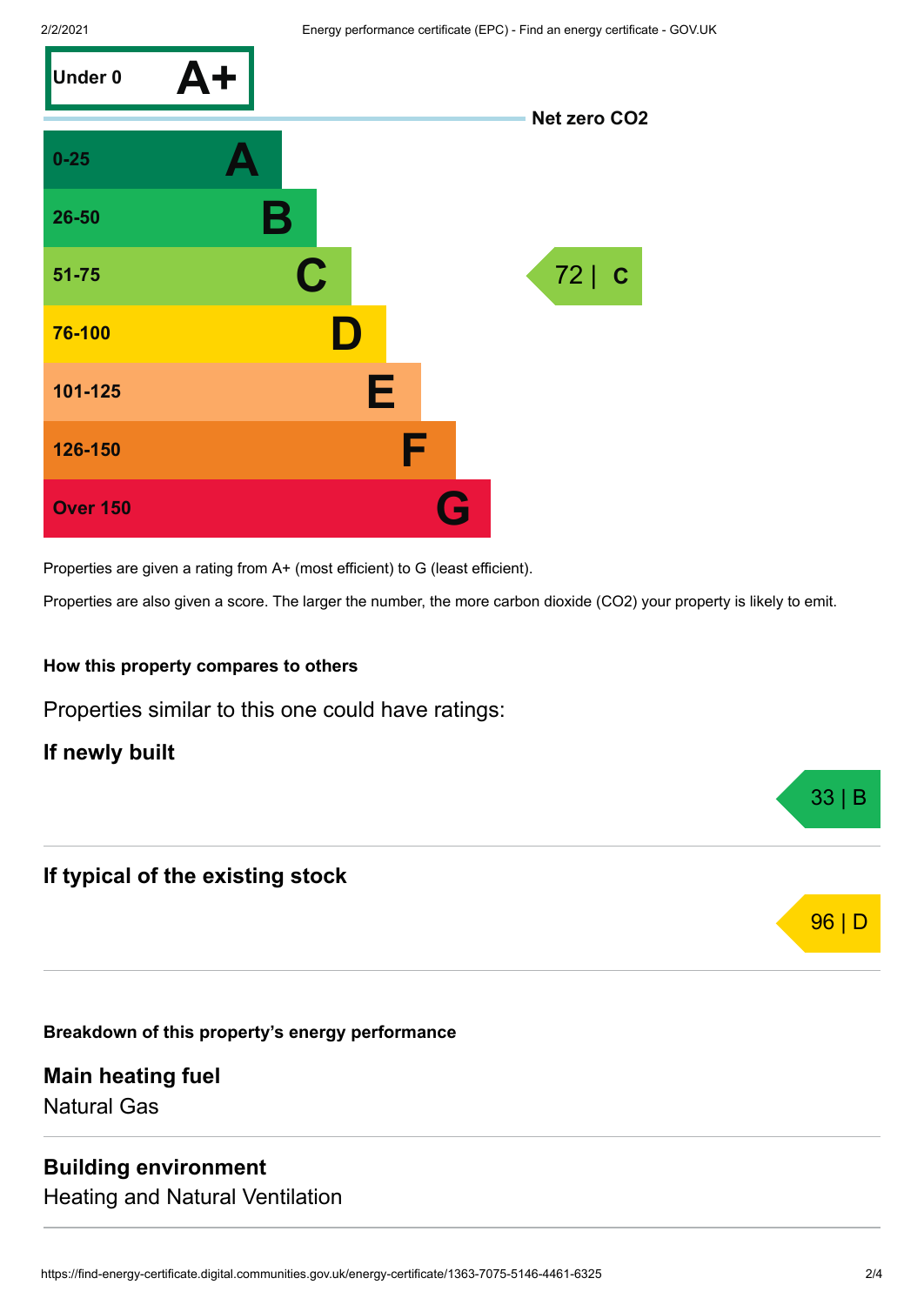## **Assessment level**

3

# **Building emission rate (kgCO2/m2 per year)**

146.47

**Primary energy use (kWh/m2 per year)**

846.53

What is primary energy use?

#### **Recommendation report**

Guidance on improving the energy performance of this property can be found in the recommendation report [\(/energy-certificate/7786-2451-8912-5141-8386\)](https://find-energy-certificate.digital.communities.gov.uk/energy-certificate/7786-2451-8912-5141-8386).

#### **Contacting the assessor and accreditation scheme**

This EPC was created by a qualified energy assessor.

If you are unhappy about your property's energy assessment or certificate, you can complain to the assessor directly.

If you are still unhappy after contacting the assessor, you should contact the assessor's accreditation scheme.

Accreditation schemes are appointed by the government to ensure that assessors are qualified to carry out EPC assessments.

# **Assessor contact details**

# **Assessor's name**

Richard Siddall

#### **Telephone**

02476 233144

#### **Email**

[richard.siddall@wensleylawz.com](mailto:richard.siddall@wensleylawz.com)

# **Accreditation scheme contact details**

#### **Accreditation scheme**

Elmhurst Energy Systems Ltd

### **Assessor ID**

https://find-energy-certificate.digital.communities.gov.uk/energy-certificate/1363-7075-5146-4461-6325 3/4 EES/007509